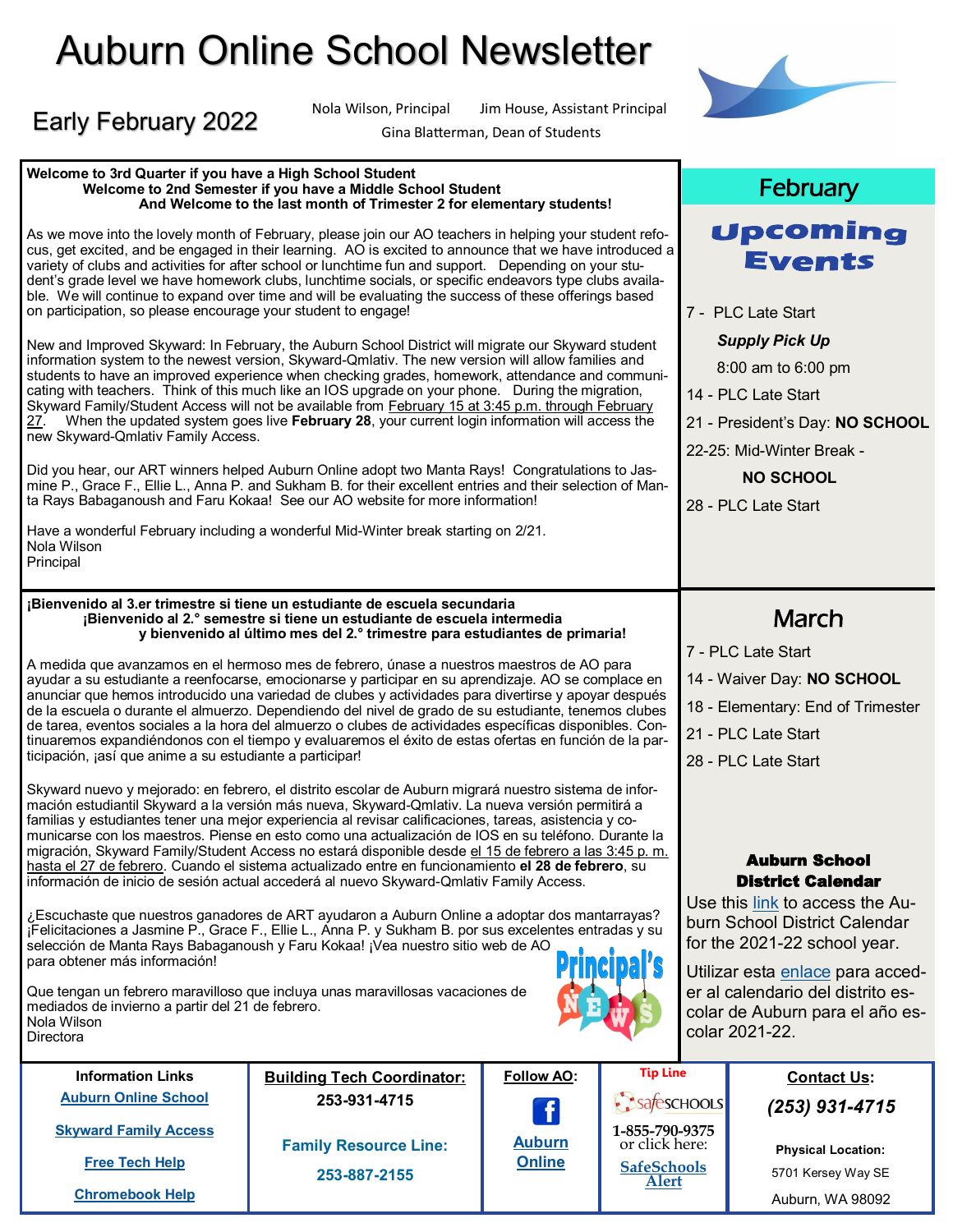### *AOS Clubs and Activities - Clubes y Actividades*

Auburn Online staff will be hosting online clubs and activities beginning the week of February 7th through April 1st. Please see this [link](https://drive.google.com/file/d/1-8FWEVjEQBYCyN3qfZML_4YY54o_sdmt/view?usp=sharing) to view all of the choices for Elementary and Secondary. Not all clubs have a link just yet but your student's teacher will have an updated list by next Monday. Please have your student ask their teacher for the link or flyer.

El personal de Auburn Online organizará clubes y actividades en línea a partir de la semana del 7 de febrero al 1 de abril. Consulte este enlace para ver todas las opciones para Primaria y Secundaria. No todos los clubes tienen un enlace todavía, pero el maestro de su estudiante tendrá una lista actualizada el próximo lunes. Pídale a su estudiante que le pida a su maestro el enlace o el volante.



## **SUPPLY PICK UPS/RECOGIDA DE SUMINISTROS**

Mark your calendars and make arrangements to pick up your child's instructional materials beginning Monday, February 7th from 8:00 until 6:00 pm. The office will be open from 7:00 to 3:30, February 8 –11, for pick up as well. Teachers will be informing your students of the material they need to pick up.

Please return any items from your student's classes that are no longer needed. For example, if your student is finished with a novel from English Language Arts, please drop it off at the supply pickup.

Marque sus calendarios y haga arreglos para recoger los materiales educativos de su hijo a partir del lunes 7 de febrero de 8:00 a 6:00 p. m. La oficina estará abierta de 7:00 a 3:30, del 8 al 11 de febrero, también para recoger. Los docentes estarán informando a sus alumnos el material que deben recoger.

Devuelva cualquier artículo de las clases de su estudiante que ya no sea necesario. Por ejemplo, si su estudiante ha terminado con una novela de Artes del Lenguaje Inglés, déjela en el punto de recogida de suministros.



| <b>Supply Pick Up Date</b> | <b>Times</b>       |
|----------------------------|--------------------|
| February 7                 | 8:00 am to 6:00pm  |
| February 8 - 11            | 7:30 am to 3:30 pm |
| April 18                   | 8:00 am to 6:00 pm |

| <b>AO Title/LAP resources</b>            |                                               |                                                 |  |  |  |  |
|------------------------------------------|-----------------------------------------------|-------------------------------------------------|--|--|--|--|
| Parent's Guide: The Right to be informed | AO Parent Engagement Input Survey             | Title/LAP Citizen Complaint procedure           |  |  |  |  |
| AO Parent & Family Engagement Policy     | <b>AO Parent Compact</b>                      | Title/LAP Citizen Complaint procedure (Spanish) |  |  |  |  |
|                                          | <b>Notification to Parents - Right to Ask</b> | <b>Notification to Parents (Spanish)</b>        |  |  |  |  |